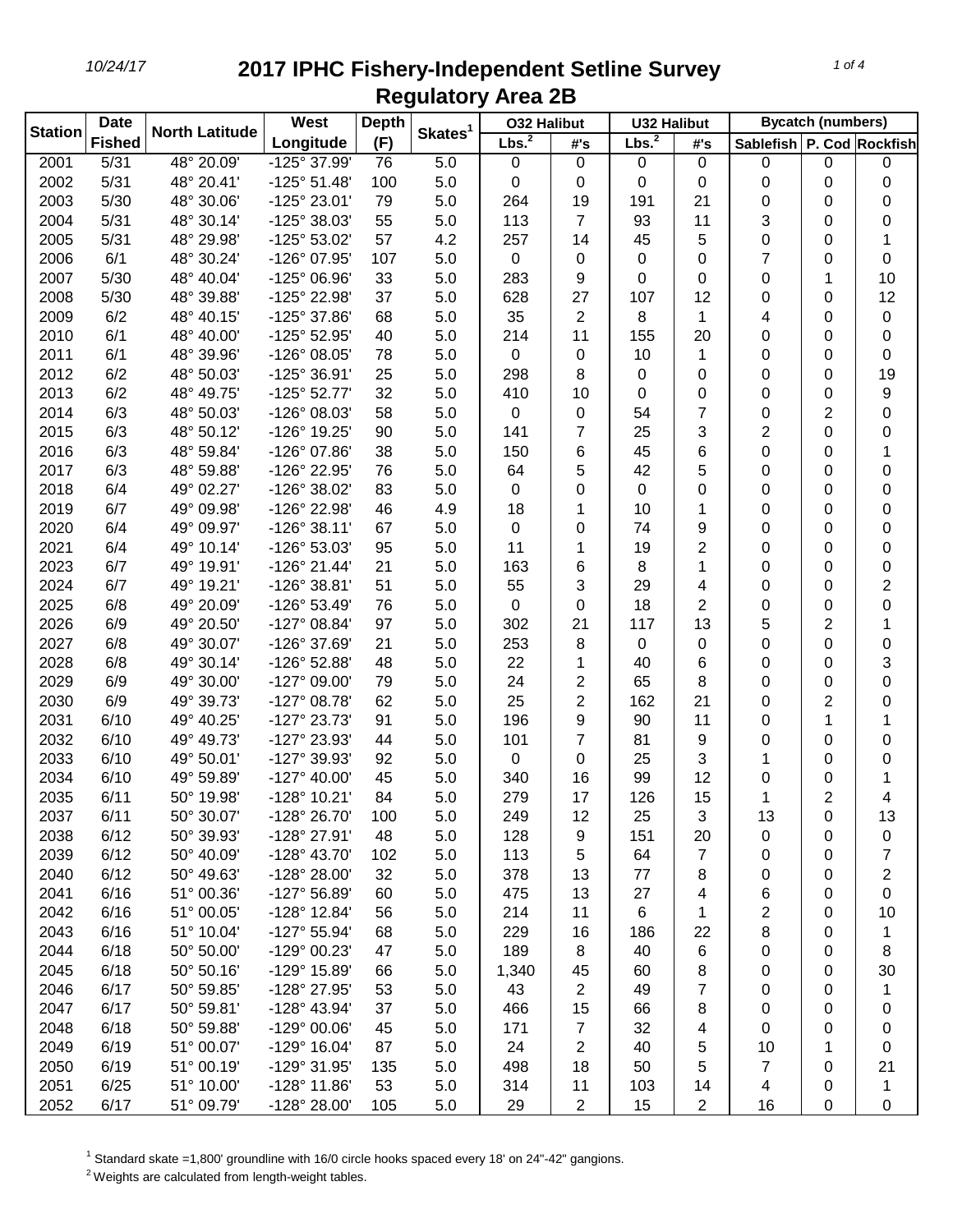| <b>Station</b> | <b>Date</b>   | <b>North Latitude</b>        | West                  | <b>Depth</b> | Skates <sup>1</sup> | <b>032 Halibut</b> |                | <b>U32 Halibut</b> |                | <b>Bycatch (numbers)</b>  |        |                |
|----------------|---------------|------------------------------|-----------------------|--------------|---------------------|--------------------|----------------|--------------------|----------------|---------------------------|--------|----------------|
|                | <b>Fished</b> |                              | Longitude             | (F)          |                     | Lbs. <sup>2</sup>  | #'s            | Lbs. <sup>2</sup>  | #'s            | Sablefish P. Cod Rockfish |        |                |
| 2053           | 6/20          | $\overline{51^{\circ}09.99}$ | $-128^{\circ}$ 43.94' | 53           | 5.0                 | 25                 | 1              | 40                 | 5              | 15                        | 0      | $\mathbf 0$    |
| 2054           | 6/20          | 51° 09.92'                   | -128° 59.72'          | 72           | 5.0                 | 103                | 6              | 97                 | 12             | 2                         | 3      | 0              |
| 2055           | 6/19          | 51° 09.37'                   | -129° 15.99'          | 132          | 5.0                 | 342                | 20             | 94                 | 10             | 2                         | 0      | 4              |
| 2056           | 6/21          | 51° 10.16'                   | -129° 32.07'          | 155          | 5.0                 | 137                | 7              | 16                 | $\overline{2}$ | 25                        | 0      | 1              |
| 2057           | 6/25          | 51° 19.83'                   | $-127°55.05'$         | 71           | 5.0                 | 141                | 5              | 11                 | 1              | 4                         | 0      | 4              |
| 2058           | 6/25          | 51° 20.08'                   | $-128°11.06'$         | 48           | 5.0                 | 88                 | 5              | 42                 | 6              | 2                         | 0      | 0              |
| 2059           | 6/26          | 51° 19.96'                   | -128° 26.91'          | 81           | 5.0                 | 26                 | 1              | 6                  | 1              | 9                         | 0      | 0              |
| 2060           | 6/20          | 51° 19.95'                   | -128° 40.53'          | 110          | 5.0                 | 747                | 46             | 189                | 21             | 7                         | 1      | 4              |
| 2061           | 6/20          | 51° 21.52'                   | -129° 00.27'          | 129          | 5.0                 | 96                 | 7              | 92                 | 10             | 6                         | 1      | 17             |
| 2062           | 6/21          | 51° 20.32'                   | -129° 14.87'          | 123          | 5.0                 | 96                 | $\overline{7}$ | 55                 | 6              | 14                        | 0      | 21             |
| 2063           | 6/21          | 51° 20.23'                   | -129° 30.66'          | 107          | 5.0                 | 270                | 17             | 44                 | 5              | $\overline{c}$            | 0      | 3              |
| 2064           | 7/7           | 51° 20.11'                   | -129° 45.84'          | 128          | 5.0                 | 209                | 11             | 10                 | 1              | 22                        | 0      | 6              |
| 2065           | 6/26          | 51° 30.02'                   | -128° 14.55'          | 51           | 5.0                 | 729                | 32             | 116                | 15             | 0                         | 0      | 10             |
| 2066           | 6/26          | 51° 29.84'                   | -128° 26.83'          | 102          | 5.0                 | 16                 | 1              | 0                  | 0              | 23                        | 0      | 9              |
| 2067           | 7/5           | 51° 30.04'                   | $-128^{\circ}$ 42.81' | 48           | 5.0                 | 103                | 7              | 124                | 17             | 1                         | 0      | 0              |
| 2068           | 7/5           | 51° 30.12'                   | -128° 58.90'          | 24           | 5.0                 | 90                 | 6              | 39                 | 5              | 0                         | 0      | 0              |
| 2069           | 7/6           | 51° 30.21'                   | -129° 14.99'          | 26           | 5.0                 | 139                | 6              | 10                 | 1              | 0                         | 0      | 0              |
| 2070           | 7/6           | 51° 29.96'                   | -129° 32.56'          | 61           | 2.1                 | 534                | 22             | 36                 | 4              | 0                         | 0      | 8              |
| 2071           | 7/7           | 51° 29.95'                   | -129° 47.22'          | 91           | 5.0                 | 1,223              | 67             | 135                | 14             | 28                        | 0      | 99             |
| 2072           | 7/7           | 51° 30.87'                   | -129° 59.32'          | 137          | 5.0                 | 401                | 19             | 10                 | 1              | 18                        | 0      | 8              |
| 2073           | 6/28          | 51° 40.11'                   | -128° 25.89'          | 77           | 5.0                 | 60                 | 5              | 18                 | 2              | 3                         | 0      | 0              |
| 2074           | 7/5           | 51° 39.89'                   | -128° 58.91'          | 27           | 5.0                 | 27                 | $\overline{2}$ | $\overline{7}$     | 1              | 0                         | 0      | 0              |
| 2075           | 7/6           | 51° 39.91'                   | -129° 14.97'          | 31           | 5.0                 | 48                 | 3              | 15                 | $\overline{2}$ | 0                         | 0      | 0              |
| 2076           | 7/6           | 51° 39.88'                   | -129° 30.95'          | 52           | 5.0                 | 108                | 8              | 217                | 26             | 0                         | 0      | 0              |
| 2077           | 7/9           | 51° 39.89'                   | $-129^{\circ}$ 46.00' | 126          | 5.0                 | 579                | 34             | 68                 | 8              | 48                        | 0      | 15             |
| 2078           | 6/28          | 51° 48.89'                   | -128° 27.91'          | 64           | 5.0                 | 90                 | 4              | 27                 | 3              | 0                         | 0      | 8              |
| 2079           | 6/28          | 51° 49.76'                   | -128° 41.57'          | 56           | 5.0                 | 35                 | 3              | 110                | 15             | 3                         | 0      | 0              |
| 2080           | 7/10          | 51° 50.23'                   | -128° 59.45'          | 50           | 5.0                 | 388                | 27             | 142                | 17             | 0                         | 0      | 32             |
| 2081           | 7/10          | 51° 50.09'                   | -129° 13.90'          | 67           | 5.0                 | 30                 | 2              | 41                 | 5              | 0                         | 0      | 0              |
| 2082           | 7/9           | 51° 49.90'                   | $-129°31.15'$         | 138          | 5.0                 | 184                | 12             | 7                  | 1              | 14                        | 0      | 0              |
| 2083           | 7/27          | 52° 00.09'                   | -128° 42.23'          | 90           | 5.0                 | 41                 | 3              | 79                 | 9              | 1                         | 0      | 0              |
| 2084           | 7/27          | 52° 00.10'                   | $-128°58.14'$         | 79           | 5.0                 | 610                | 39             | 342                | 43             | 1                         | 0      | 1              |
| 2085           | 7/10          | 51° 59.97'                   | $-129°$ 11.68'        | 93           | 5.0                 | 0                  | 0              | 9                  | 1              | 2                         | 0      | 0              |
| 2086           | 7/27          | 52° 10.02'                   | -128° 40.80'          | 123          | 5.0                 | 96                 | 4              | 0                  | 0              | 8                         | 0      | 22             |
| 2087           | 7/8           | 51° 40.24'                   | -130° 03.37'          | 192          | 5.0                 | 90                 |                | 0                  |                |                           |        |                |
| 2088           | 7/8           | 51° 40.00'                   | -130° 19.54'          | 143          | 5.0                 | 444                | 5<br>20        | 20                 | 0              | 86<br>97                  | 0<br>0 | 8<br>5         |
| 2089           | 7/9           | 51° 50.03'                   | -129° 46.99'          | 140          | 5.0                 | 18                 |                | 0                  | 2<br>0         | 28                        | 0      | 5              |
| 2090           | 7/8           | 51° 50.08'                   | -130° 03.22'          | 97           | 5.0                 |                    | 1<br>82        | 162                |                | 18                        |        | 77             |
| 2091           | 7/8           | 51° 50.00'                   | -130° 18.98'          | 115          | 5.0                 | 1,623              |                | 111                | 18<br>12       | 44                        | 0<br>0 | 75             |
|                |               |                              |                       |              |                     | 1,259              | 56             |                    |                |                           |        |                |
| 2092           | 7/17          | 51° 50.22'                   | -130° 35.50'          | 162          | 5.0                 | 407                | 19             | 64                 | $\overline{7}$ | 55                        | 0      | 3              |
| 2093           | 7/17          | 51° 49.98'                   | -130° 50.70'          | 113          | 5.0                 | 1,516              | 52             | 21                 | 3              | 23                        | 0      | 170            |
| 2095           | 7/28          | 51° 59.98'                   | -129° 47.21'          | 64           | 5.0                 | 286                | 12             | 91                 | 12             | 0                         | 0      | 20             |
| 2096           | 7/28          | 51° 59.97'                   | -130° 02.94'          | 77           | 5.0                 | 346                | 12             | 150                | 20             | 0                         | 0      | 4              |
| 2097           | 7/18          | 52° 00.01'                   | -130° 17.91'          | 183          | 5.0                 | 277                | 14             | $\mathbf 0$        | $\mathbf 0$    | 71                        | 0      | 1              |
| 2098           | 7/17          | 52° 00.33'                   | -130° 35.40'          | 140          | 5.0                 | 754                | 44             | 11                 | 1              | 50                        | 0      | $\overline{c}$ |
| 2099           | 7/17          | 52° 00.00'                   | -130° 52.77'          | 82           | 5.0                 | 1,314              | 52             | 165                | 21             | 0                         | 0      | 15             |
| 2100           | 7/27          | 52° 09.94'                   | -128° 56.75'          | 91           | 5.0                 | 26                 | 2              | 18                 | $\overline{2}$ | 4                         | 0      | 23             |
| 2101           | 7/26          | 52° 10.02'                   | $-129°$ 14.14'        | 93           | 5.0                 | 27                 | 2              | 15                 | 2              | 13                        | 0      | $\mathbf 0$    |
| 2103           | 7/28          | 52° 10.09'                   | -129° 46.02'          | 112          | 5.0                 | 164                | 10             | 69                 | 8              | 9                         | 0      | 22             |
| 2104           | 7/28          | 52° 10.02'                   | -130° 02.80'          | 91           | 5.0                 | 272                | 20             | 242                | 29             | 3                         | 0      | 1              |

Standard skate =1,800' groundline with 16/0 circle hooks spaced every 18' on 24"-42" gangions.

<sup>2</sup> Weights are calculated from length-weight tables.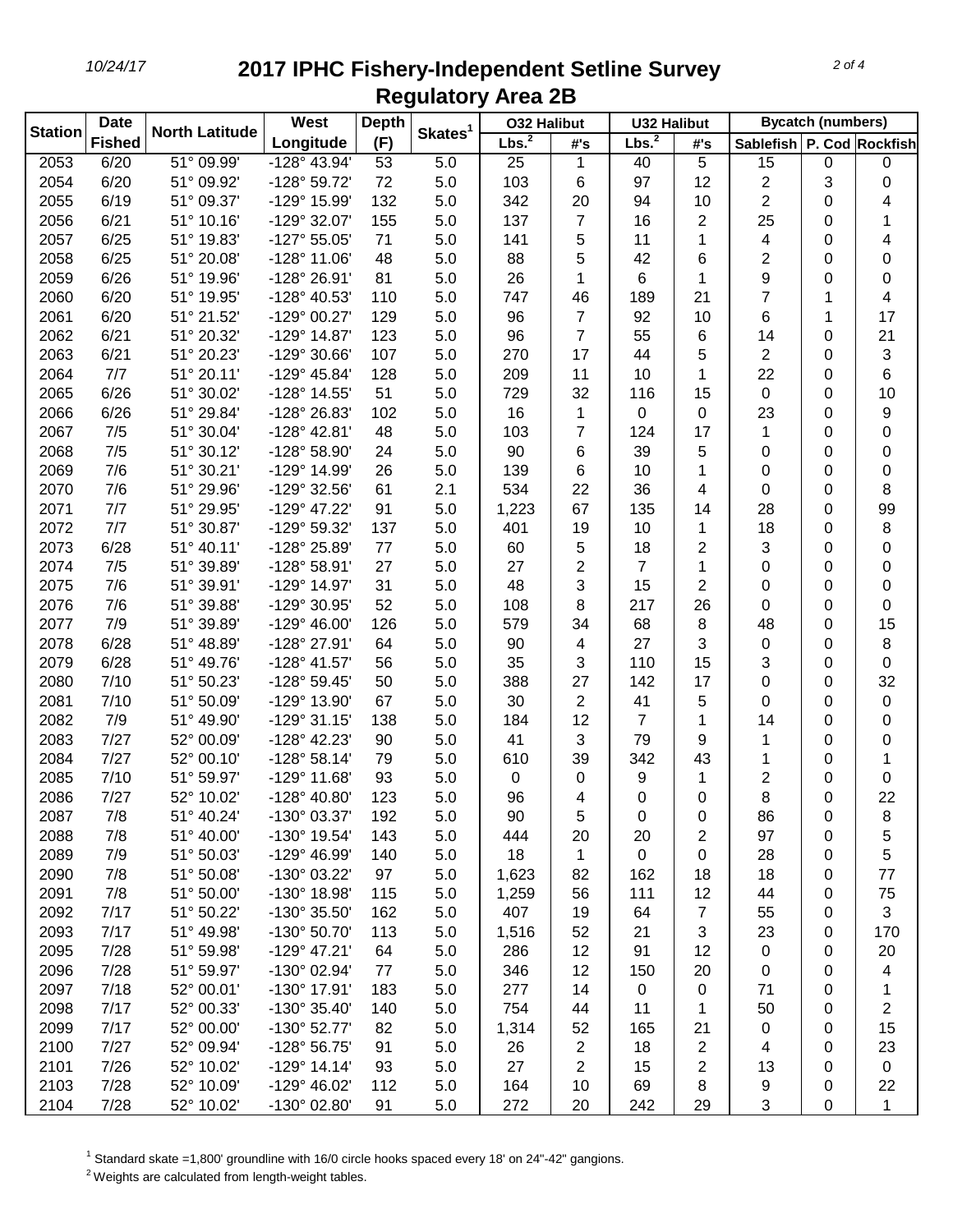| Skates <sup>1</sup><br>Lbs. <sup>2</sup><br>Lbs. <sup>2</sup><br>(F)<br><b>Fished</b><br>Longitude<br>Sablefish   P. Cod   Rockfish<br>#'s<br>#'s<br>$52^{\circ}$ 10.16'<br>$-130^{\circ}$ 19.59'<br>5.0<br>2105<br>7/18<br>28<br>$\mathbf 0$<br>71<br>0<br>214<br>1<br>0<br>1<br>7/18<br>$5.0\,$<br>$\overline{7}$<br>2106<br>52° 09.99'<br>-130° 35.02'<br>106<br>2,411<br>145<br>408<br>48<br>1<br>0<br>7/16<br>$5.0\,$<br>2107<br>52° 10.10'<br>-130° 52.73'<br>122<br>750<br>31<br>61<br>$\overline{7}$<br>16<br>13<br>0<br>7/26<br>52° 20.02'<br>75<br>2108<br>-129° 13.00'<br>5.0<br>555<br>28<br>248<br>26<br>0<br>1<br>21<br>83<br>9<br>2109<br>7/26<br>52° 20.03'<br>-129° 27.37'<br>5.0<br>629<br>70<br>8<br>0<br>0<br>29<br>111<br>14<br>2<br>2110<br>7/25<br>52° 20.34'<br>-129° 49.25'<br>5.0<br>88<br>6<br>118<br>0<br>0<br>3<br>7/25<br>110<br>2111<br>52° 19.93'<br>-130° 02.08'<br>5.0<br>403<br>23<br>87<br>10<br>0<br>0<br>7/19<br>52° 19.99'<br>5.0<br>63<br>9<br>2112<br>-130° 18.87'<br>197<br>148<br>4<br>0<br>0<br>0<br>5.0<br>32<br>30<br>2113<br>7/19<br>52° 20.00'<br>-130° 34.87'<br>90<br>1,200<br>65<br>283<br>0<br>0<br>5.0<br>5<br>2114<br>7/16<br>52° 20.04'<br>$-130^{\circ}$ 52.47'<br>80<br>105<br>6<br>48<br>1<br>0<br>$\pmb{0}$<br>5.0<br>2115<br>7/24<br>52° 30.02'<br>-129° 32.62'<br>53<br>542<br>28<br>87<br>11<br>0<br>27<br>0<br>137<br>27<br>2117<br>7/25<br>52° 29.98'<br>-130° 01.60'<br>146<br>5.0<br>6<br>0<br>0<br>0<br>4<br>2118<br>7/19<br>52° 29.95'<br>143<br>5.0<br>304<br>41<br>-130° 19.09'<br>9<br>10<br>1<br>0<br>7/19<br>52° 30.04'<br>-130° 34.86'<br>67<br>5.0<br>585<br>38<br>331<br>39<br>2119<br>0<br>0<br>1<br>55<br>2120<br>7/16<br>52° 29.97'<br>-130° 52.75'<br>5.0<br>617<br>15<br>19<br>7<br>1<br>0<br>0<br>103<br>2121<br>7/24<br>52° 39.99'<br>$-129^{\circ}$ 46.09'<br>5.0<br>285<br>5<br>33<br>11<br>0<br>0<br>0<br>0<br>2122<br>7/24<br>52° 39.98'<br>-130° 02.03'<br>145<br>5.0<br>11<br>0<br>0<br>41<br>0<br>0<br>2123<br>52° 39.95'<br>7/15<br>-130° 19.40'<br>118<br>5.0<br>258<br>21<br>$\pmb{0}$<br>10<br>0<br>0<br>0<br>2124<br>7/15<br>52° 39.94'<br>12<br>-130° 35.10'<br>79<br>5.0<br>862<br>38<br>0<br>0<br>94<br>10<br>52° 50.01'<br>12<br>2125<br>7/14<br>$-130^{\circ}$ 01.66'<br>141<br>5.0<br>1<br>0<br>26<br>0<br>13<br>0<br>7/15<br>$\overline{7}$<br>1<br>2126<br>52° 49.97'<br>-130° 19.09'<br>115<br>5.0<br>169<br>10<br>10<br>0<br>1<br>72<br>21<br>53<br>11<br>2127<br>7/14<br>52° 59.37'<br>$-129°$ 45.13'<br>5.0<br>492<br>6<br>0<br>33<br>$\overline{c}$<br>$5.0\,$<br>$\overline{7}$<br>2128<br>7/14<br>52° 59.98'<br>-130° 02.05'<br>106<br>115<br>0<br>11<br>0<br>0<br>2129<br>7/20<br>52° 30.01'<br>5.0<br>563<br>27<br>5<br>20<br>-131° 08.09'<br>44<br>43<br>0<br>0<br>7/20<br>2130<br>52° 30.00'<br>-131° 25.05'<br>5.0<br>1,141<br>47<br>56<br>6<br>0<br>4<br>68<br>1<br>7/19<br>5.1<br>32<br>2131<br>52° 39.98'<br>-130° 52.05'<br>51<br>653<br>33<br>260<br>0<br>0<br>0<br>5.0<br>9<br>2132<br>7/19<br>52° 40.01'<br>-131° 07.96'<br>39<br>657<br>18<br>78<br>0<br>10<br>0<br>5.0<br>14<br>2133<br>7/18<br>52° 50.01'<br>-130° 34.89'<br>63<br>263<br>17<br>114<br>0<br>0<br>0<br>7<br>2134<br>7/19<br>52° 50.02'<br>$-130^{\circ}$ 52.18<br>26<br>5.0<br>75<br>3<br>0<br>10<br>1<br>0<br>7<br>2135<br>7/18<br>53° 00.02'<br>115<br>5.0<br>195<br>34<br>-130° 18.09'<br>9<br>1<br>0<br>1<br>2136<br>7/18<br>53° 00.00'<br>$-130^{\circ}35.10'$<br>50<br>5.0<br>52<br>3<br>42<br>5<br>3<br>0<br>0<br>2137<br>7/17<br>53° 08.32'<br>$-130^{\circ}$ 16.41'<br>112<br>5.0<br>0<br>3<br>35<br>0<br>0<br>0<br>0<br>$\overline{\mathbf{c}}$<br>2139<br>7/16<br>53° 09.98'<br>-130° 52.05'<br>58<br>5.1<br>115<br>2<br>8<br>16<br>0<br>0<br>6<br>2140<br>7/17<br>53° 19.99'<br>$-130^{\circ}$ 18.12<br>60<br>5.0<br>1,386<br>67<br>162<br>18<br>0<br>0<br>7/17<br>53° 19.99'<br>-130° 35.21'<br>5.1<br>2141<br>57<br>75<br>270<br>31<br>2<br>1,969<br>1<br>19<br>2142<br>7/16<br>53° 21.51'<br>-130° 54.97'<br>67<br>5.0<br>281<br>67<br>$\overline{7}$<br>2<br>1<br>17<br>0<br>2143<br>7/7<br>53° 20.00'<br>-132° 49.03'<br>77<br>5.0<br>31<br>33<br>0<br>0<br>5<br>1,054<br>249<br>2144<br>7/7<br>53° 20.04'<br>129<br>5.0<br>1,569<br>29<br>3<br>-133° 05.79'<br>62<br>22<br>0<br>10<br>2145<br>7/16<br>53° 30.01'<br>$-130^{\circ}$ 52.15'<br>51<br>5.0<br>51<br>4<br>102<br>13<br>0<br>4<br>$\mathbf 0$<br>2146<br>7/8<br>53° 30.30'<br>-133° 06.02'<br>5.0<br>422<br>14<br>$\overline{c}$<br>199<br>17<br>24<br>0<br>65<br>5.0<br>2147<br>7/15<br>53° 40.01'<br>-130° 35.08'<br>23<br>86<br>22<br>$\overline{4}$<br>4<br>0<br>5<br>$\pmb{0}$<br>5.1<br>2148<br>7/15<br>53° 40.00'<br>504<br>21<br>$\overline{c}$<br>-130° 52.08'<br>26<br>21<br>154<br>0<br>0<br>5.0<br>2149<br>7/8<br>53° 40.00'<br>-133° 07.21'<br>1,304<br>52<br>300<br>35<br>48<br>77<br>0<br>0<br>5.0<br>2150<br>53° 49.99'<br>-130° 51.93'<br>645<br>39<br>462<br>54<br>7/15<br>47<br>0<br>1<br>$\mathbf 0$<br>2151<br>5.0<br>2,333<br>7/6<br>54° 00.00'<br>-133° 25.06'<br>41<br>122<br>378<br>41<br>0<br>0<br>23<br>2152<br>5.0<br>7/11<br>54° 10.04'<br>-130° 36.30'<br>59<br>89<br>$\overline{7}$<br>31<br>1<br>4<br>1<br>1<br>2153<br>7/10<br>5.0<br>46<br>54° 09.98'<br>-132° 00.07'<br>39<br>4<br>409<br>59<br>8<br>0<br>0<br>2154<br>54° 10.00'<br>5.0<br>7/9<br>-132° 17.05'<br>50<br>132<br>303<br>40<br>6<br>10<br>0<br>0<br>2155<br>54° 10.01'<br>-132° 34.05'<br>5.0<br>37<br>7/9<br>46<br>3<br>250<br>40<br>4<br>0<br>0<br>2156<br>7/5<br>54° 10.03'<br>-133° 09.05'<br>5.1<br>171<br>21<br>34<br>1,326<br>45<br>0<br>0<br>24 | <b>Station</b> | <b>Date</b> | <b>North Latitude</b> | West | <b>Depth</b> | <b>032 Halibut</b> | <b>U32 Halibut</b> |  | <b>Bycatch (numbers)</b> |  |  |
|----------------------------------------------------------------------------------------------------------------------------------------------------------------------------------------------------------------------------------------------------------------------------------------------------------------------------------------------------------------------------------------------------------------------------------------------------------------------------------------------------------------------------------------------------------------------------------------------------------------------------------------------------------------------------------------------------------------------------------------------------------------------------------------------------------------------------------------------------------------------------------------------------------------------------------------------------------------------------------------------------------------------------------------------------------------------------------------------------------------------------------------------------------------------------------------------------------------------------------------------------------------------------------------------------------------------------------------------------------------------------------------------------------------------------------------------------------------------------------------------------------------------------------------------------------------------------------------------------------------------------------------------------------------------------------------------------------------------------------------------------------------------------------------------------------------------------------------------------------------------------------------------------------------------------------------------------------------------------------------------------------------------------------------------------------------------------------------------------------------------------------------------------------------------------------------------------------------------------------------------------------------------------------------------------------------------------------------------------------------------------------------------------------------------------------------------------------------------------------------------------------------------------------------------------------------------------------------------------------------------------------------------------------------------------------------------------------------------------------------------------------------------------------------------------------------------------------------------------------------------------------------------------------------------------------------------------------------------------------------------------------------------------------------------------------------------------------------------------------------------------------------------------------------------------------------------------------------------------------------------------------------------------------------------------------------------------------------------------------------------------------------------------------------------------------------------------------------------------------------------------------------------------------------------------------------------------------------------------------------------------------------------------------------------------------------------------------------------------------------------------------------------------------------------------------------------------------------------------------------------------------------------------------------------------------------------------------------------------------------------------------------------------------------------------------------------------------------------------------------------------------------------------------------------------------------------------------------------------------------------------------------------------------------------------------------------------------------------------------------------------------------------------------------------------------------------------------------------------------------------------------------------------------------------------------------------------------------------------------------------------------------------------------------------------------------------------------------------------------------------------------------------------------------------------------------------------------------------------------------------------------------------------------------------------------------------------------------------------------------------------------------------------------------------------------------------------------------------------------------------------------------------------------------------------------------------------------------------------------------------------------------------------------------------------------------------------------------------------------------------------------------------------------------------------------------------------------------------------------------------------------------------------------------------------------------------------------------------------------------------------------|----------------|-------------|-----------------------|------|--------------|--------------------|--------------------|--|--------------------------|--|--|
|                                                                                                                                                                                                                                                                                                                                                                                                                                                                                                                                                                                                                                                                                                                                                                                                                                                                                                                                                                                                                                                                                                                                                                                                                                                                                                                                                                                                                                                                                                                                                                                                                                                                                                                                                                                                                                                                                                                                                                                                                                                                                                                                                                                                                                                                                                                                                                                                                                                                                                                                                                                                                                                                                                                                                                                                                                                                                                                                                                                                                                                                                                                                                                                                                                                                                                                                                                                                                                                                                                                                                                                                                                                                                                                                                                                                                                                                                                                                                                                                                                                                                                                                                                                                                                                                                                                                                                                                                                                                                                                                                                                                                                                                                                                                                                                                                                                                                                                                                                                                                                                                                                                                                                                                                                                                                                                                                                                                                                                                                                                                                                                                                                  |                |             |                       |      |              |                    |                    |  |                          |  |  |
|                                                                                                                                                                                                                                                                                                                                                                                                                                                                                                                                                                                                                                                                                                                                                                                                                                                                                                                                                                                                                                                                                                                                                                                                                                                                                                                                                                                                                                                                                                                                                                                                                                                                                                                                                                                                                                                                                                                                                                                                                                                                                                                                                                                                                                                                                                                                                                                                                                                                                                                                                                                                                                                                                                                                                                                                                                                                                                                                                                                                                                                                                                                                                                                                                                                                                                                                                                                                                                                                                                                                                                                                                                                                                                                                                                                                                                                                                                                                                                                                                                                                                                                                                                                                                                                                                                                                                                                                                                                                                                                                                                                                                                                                                                                                                                                                                                                                                                                                                                                                                                                                                                                                                                                                                                                                                                                                                                                                                                                                                                                                                                                                                                  |                |             |                       |      |              |                    |                    |  |                          |  |  |
|                                                                                                                                                                                                                                                                                                                                                                                                                                                                                                                                                                                                                                                                                                                                                                                                                                                                                                                                                                                                                                                                                                                                                                                                                                                                                                                                                                                                                                                                                                                                                                                                                                                                                                                                                                                                                                                                                                                                                                                                                                                                                                                                                                                                                                                                                                                                                                                                                                                                                                                                                                                                                                                                                                                                                                                                                                                                                                                                                                                                                                                                                                                                                                                                                                                                                                                                                                                                                                                                                                                                                                                                                                                                                                                                                                                                                                                                                                                                                                                                                                                                                                                                                                                                                                                                                                                                                                                                                                                                                                                                                                                                                                                                                                                                                                                                                                                                                                                                                                                                                                                                                                                                                                                                                                                                                                                                                                                                                                                                                                                                                                                                                                  |                |             |                       |      |              |                    |                    |  |                          |  |  |
|                                                                                                                                                                                                                                                                                                                                                                                                                                                                                                                                                                                                                                                                                                                                                                                                                                                                                                                                                                                                                                                                                                                                                                                                                                                                                                                                                                                                                                                                                                                                                                                                                                                                                                                                                                                                                                                                                                                                                                                                                                                                                                                                                                                                                                                                                                                                                                                                                                                                                                                                                                                                                                                                                                                                                                                                                                                                                                                                                                                                                                                                                                                                                                                                                                                                                                                                                                                                                                                                                                                                                                                                                                                                                                                                                                                                                                                                                                                                                                                                                                                                                                                                                                                                                                                                                                                                                                                                                                                                                                                                                                                                                                                                                                                                                                                                                                                                                                                                                                                                                                                                                                                                                                                                                                                                                                                                                                                                                                                                                                                                                                                                                                  |                |             |                       |      |              |                    |                    |  |                          |  |  |
|                                                                                                                                                                                                                                                                                                                                                                                                                                                                                                                                                                                                                                                                                                                                                                                                                                                                                                                                                                                                                                                                                                                                                                                                                                                                                                                                                                                                                                                                                                                                                                                                                                                                                                                                                                                                                                                                                                                                                                                                                                                                                                                                                                                                                                                                                                                                                                                                                                                                                                                                                                                                                                                                                                                                                                                                                                                                                                                                                                                                                                                                                                                                                                                                                                                                                                                                                                                                                                                                                                                                                                                                                                                                                                                                                                                                                                                                                                                                                                                                                                                                                                                                                                                                                                                                                                                                                                                                                                                                                                                                                                                                                                                                                                                                                                                                                                                                                                                                                                                                                                                                                                                                                                                                                                                                                                                                                                                                                                                                                                                                                                                                                                  |                |             |                       |      |              |                    |                    |  |                          |  |  |
|                                                                                                                                                                                                                                                                                                                                                                                                                                                                                                                                                                                                                                                                                                                                                                                                                                                                                                                                                                                                                                                                                                                                                                                                                                                                                                                                                                                                                                                                                                                                                                                                                                                                                                                                                                                                                                                                                                                                                                                                                                                                                                                                                                                                                                                                                                                                                                                                                                                                                                                                                                                                                                                                                                                                                                                                                                                                                                                                                                                                                                                                                                                                                                                                                                                                                                                                                                                                                                                                                                                                                                                                                                                                                                                                                                                                                                                                                                                                                                                                                                                                                                                                                                                                                                                                                                                                                                                                                                                                                                                                                                                                                                                                                                                                                                                                                                                                                                                                                                                                                                                                                                                                                                                                                                                                                                                                                                                                                                                                                                                                                                                                                                  |                |             |                       |      |              |                    |                    |  |                          |  |  |
|                                                                                                                                                                                                                                                                                                                                                                                                                                                                                                                                                                                                                                                                                                                                                                                                                                                                                                                                                                                                                                                                                                                                                                                                                                                                                                                                                                                                                                                                                                                                                                                                                                                                                                                                                                                                                                                                                                                                                                                                                                                                                                                                                                                                                                                                                                                                                                                                                                                                                                                                                                                                                                                                                                                                                                                                                                                                                                                                                                                                                                                                                                                                                                                                                                                                                                                                                                                                                                                                                                                                                                                                                                                                                                                                                                                                                                                                                                                                                                                                                                                                                                                                                                                                                                                                                                                                                                                                                                                                                                                                                                                                                                                                                                                                                                                                                                                                                                                                                                                                                                                                                                                                                                                                                                                                                                                                                                                                                                                                                                                                                                                                                                  |                |             |                       |      |              |                    |                    |  |                          |  |  |
|                                                                                                                                                                                                                                                                                                                                                                                                                                                                                                                                                                                                                                                                                                                                                                                                                                                                                                                                                                                                                                                                                                                                                                                                                                                                                                                                                                                                                                                                                                                                                                                                                                                                                                                                                                                                                                                                                                                                                                                                                                                                                                                                                                                                                                                                                                                                                                                                                                                                                                                                                                                                                                                                                                                                                                                                                                                                                                                                                                                                                                                                                                                                                                                                                                                                                                                                                                                                                                                                                                                                                                                                                                                                                                                                                                                                                                                                                                                                                                                                                                                                                                                                                                                                                                                                                                                                                                                                                                                                                                                                                                                                                                                                                                                                                                                                                                                                                                                                                                                                                                                                                                                                                                                                                                                                                                                                                                                                                                                                                                                                                                                                                                  |                |             |                       |      |              |                    |                    |  |                          |  |  |
|                                                                                                                                                                                                                                                                                                                                                                                                                                                                                                                                                                                                                                                                                                                                                                                                                                                                                                                                                                                                                                                                                                                                                                                                                                                                                                                                                                                                                                                                                                                                                                                                                                                                                                                                                                                                                                                                                                                                                                                                                                                                                                                                                                                                                                                                                                                                                                                                                                                                                                                                                                                                                                                                                                                                                                                                                                                                                                                                                                                                                                                                                                                                                                                                                                                                                                                                                                                                                                                                                                                                                                                                                                                                                                                                                                                                                                                                                                                                                                                                                                                                                                                                                                                                                                                                                                                                                                                                                                                                                                                                                                                                                                                                                                                                                                                                                                                                                                                                                                                                                                                                                                                                                                                                                                                                                                                                                                                                                                                                                                                                                                                                                                  |                |             |                       |      |              |                    |                    |  |                          |  |  |
|                                                                                                                                                                                                                                                                                                                                                                                                                                                                                                                                                                                                                                                                                                                                                                                                                                                                                                                                                                                                                                                                                                                                                                                                                                                                                                                                                                                                                                                                                                                                                                                                                                                                                                                                                                                                                                                                                                                                                                                                                                                                                                                                                                                                                                                                                                                                                                                                                                                                                                                                                                                                                                                                                                                                                                                                                                                                                                                                                                                                                                                                                                                                                                                                                                                                                                                                                                                                                                                                                                                                                                                                                                                                                                                                                                                                                                                                                                                                                                                                                                                                                                                                                                                                                                                                                                                                                                                                                                                                                                                                                                                                                                                                                                                                                                                                                                                                                                                                                                                                                                                                                                                                                                                                                                                                                                                                                                                                                                                                                                                                                                                                                                  |                |             |                       |      |              |                    |                    |  |                          |  |  |
|                                                                                                                                                                                                                                                                                                                                                                                                                                                                                                                                                                                                                                                                                                                                                                                                                                                                                                                                                                                                                                                                                                                                                                                                                                                                                                                                                                                                                                                                                                                                                                                                                                                                                                                                                                                                                                                                                                                                                                                                                                                                                                                                                                                                                                                                                                                                                                                                                                                                                                                                                                                                                                                                                                                                                                                                                                                                                                                                                                                                                                                                                                                                                                                                                                                                                                                                                                                                                                                                                                                                                                                                                                                                                                                                                                                                                                                                                                                                                                                                                                                                                                                                                                                                                                                                                                                                                                                                                                                                                                                                                                                                                                                                                                                                                                                                                                                                                                                                                                                                                                                                                                                                                                                                                                                                                                                                                                                                                                                                                                                                                                                                                                  |                |             |                       |      |              |                    |                    |  |                          |  |  |
|                                                                                                                                                                                                                                                                                                                                                                                                                                                                                                                                                                                                                                                                                                                                                                                                                                                                                                                                                                                                                                                                                                                                                                                                                                                                                                                                                                                                                                                                                                                                                                                                                                                                                                                                                                                                                                                                                                                                                                                                                                                                                                                                                                                                                                                                                                                                                                                                                                                                                                                                                                                                                                                                                                                                                                                                                                                                                                                                                                                                                                                                                                                                                                                                                                                                                                                                                                                                                                                                                                                                                                                                                                                                                                                                                                                                                                                                                                                                                                                                                                                                                                                                                                                                                                                                                                                                                                                                                                                                                                                                                                                                                                                                                                                                                                                                                                                                                                                                                                                                                                                                                                                                                                                                                                                                                                                                                                                                                                                                                                                                                                                                                                  |                |             |                       |      |              |                    |                    |  |                          |  |  |
|                                                                                                                                                                                                                                                                                                                                                                                                                                                                                                                                                                                                                                                                                                                                                                                                                                                                                                                                                                                                                                                                                                                                                                                                                                                                                                                                                                                                                                                                                                                                                                                                                                                                                                                                                                                                                                                                                                                                                                                                                                                                                                                                                                                                                                                                                                                                                                                                                                                                                                                                                                                                                                                                                                                                                                                                                                                                                                                                                                                                                                                                                                                                                                                                                                                                                                                                                                                                                                                                                                                                                                                                                                                                                                                                                                                                                                                                                                                                                                                                                                                                                                                                                                                                                                                                                                                                                                                                                                                                                                                                                                                                                                                                                                                                                                                                                                                                                                                                                                                                                                                                                                                                                                                                                                                                                                                                                                                                                                                                                                                                                                                                                                  |                |             |                       |      |              |                    |                    |  |                          |  |  |
|                                                                                                                                                                                                                                                                                                                                                                                                                                                                                                                                                                                                                                                                                                                                                                                                                                                                                                                                                                                                                                                                                                                                                                                                                                                                                                                                                                                                                                                                                                                                                                                                                                                                                                                                                                                                                                                                                                                                                                                                                                                                                                                                                                                                                                                                                                                                                                                                                                                                                                                                                                                                                                                                                                                                                                                                                                                                                                                                                                                                                                                                                                                                                                                                                                                                                                                                                                                                                                                                                                                                                                                                                                                                                                                                                                                                                                                                                                                                                                                                                                                                                                                                                                                                                                                                                                                                                                                                                                                                                                                                                                                                                                                                                                                                                                                                                                                                                                                                                                                                                                                                                                                                                                                                                                                                                                                                                                                                                                                                                                                                                                                                                                  |                |             |                       |      |              |                    |                    |  |                          |  |  |
|                                                                                                                                                                                                                                                                                                                                                                                                                                                                                                                                                                                                                                                                                                                                                                                                                                                                                                                                                                                                                                                                                                                                                                                                                                                                                                                                                                                                                                                                                                                                                                                                                                                                                                                                                                                                                                                                                                                                                                                                                                                                                                                                                                                                                                                                                                                                                                                                                                                                                                                                                                                                                                                                                                                                                                                                                                                                                                                                                                                                                                                                                                                                                                                                                                                                                                                                                                                                                                                                                                                                                                                                                                                                                                                                                                                                                                                                                                                                                                                                                                                                                                                                                                                                                                                                                                                                                                                                                                                                                                                                                                                                                                                                                                                                                                                                                                                                                                                                                                                                                                                                                                                                                                                                                                                                                                                                                                                                                                                                                                                                                                                                                                  |                |             |                       |      |              |                    |                    |  |                          |  |  |
|                                                                                                                                                                                                                                                                                                                                                                                                                                                                                                                                                                                                                                                                                                                                                                                                                                                                                                                                                                                                                                                                                                                                                                                                                                                                                                                                                                                                                                                                                                                                                                                                                                                                                                                                                                                                                                                                                                                                                                                                                                                                                                                                                                                                                                                                                                                                                                                                                                                                                                                                                                                                                                                                                                                                                                                                                                                                                                                                                                                                                                                                                                                                                                                                                                                                                                                                                                                                                                                                                                                                                                                                                                                                                                                                                                                                                                                                                                                                                                                                                                                                                                                                                                                                                                                                                                                                                                                                                                                                                                                                                                                                                                                                                                                                                                                                                                                                                                                                                                                                                                                                                                                                                                                                                                                                                                                                                                                                                                                                                                                                                                                                                                  |                |             |                       |      |              |                    |                    |  |                          |  |  |
|                                                                                                                                                                                                                                                                                                                                                                                                                                                                                                                                                                                                                                                                                                                                                                                                                                                                                                                                                                                                                                                                                                                                                                                                                                                                                                                                                                                                                                                                                                                                                                                                                                                                                                                                                                                                                                                                                                                                                                                                                                                                                                                                                                                                                                                                                                                                                                                                                                                                                                                                                                                                                                                                                                                                                                                                                                                                                                                                                                                                                                                                                                                                                                                                                                                                                                                                                                                                                                                                                                                                                                                                                                                                                                                                                                                                                                                                                                                                                                                                                                                                                                                                                                                                                                                                                                                                                                                                                                                                                                                                                                                                                                                                                                                                                                                                                                                                                                                                                                                                                                                                                                                                                                                                                                                                                                                                                                                                                                                                                                                                                                                                                                  |                |             |                       |      |              |                    |                    |  |                          |  |  |
|                                                                                                                                                                                                                                                                                                                                                                                                                                                                                                                                                                                                                                                                                                                                                                                                                                                                                                                                                                                                                                                                                                                                                                                                                                                                                                                                                                                                                                                                                                                                                                                                                                                                                                                                                                                                                                                                                                                                                                                                                                                                                                                                                                                                                                                                                                                                                                                                                                                                                                                                                                                                                                                                                                                                                                                                                                                                                                                                                                                                                                                                                                                                                                                                                                                                                                                                                                                                                                                                                                                                                                                                                                                                                                                                                                                                                                                                                                                                                                                                                                                                                                                                                                                                                                                                                                                                                                                                                                                                                                                                                                                                                                                                                                                                                                                                                                                                                                                                                                                                                                                                                                                                                                                                                                                                                                                                                                                                                                                                                                                                                                                                                                  |                |             |                       |      |              |                    |                    |  |                          |  |  |
|                                                                                                                                                                                                                                                                                                                                                                                                                                                                                                                                                                                                                                                                                                                                                                                                                                                                                                                                                                                                                                                                                                                                                                                                                                                                                                                                                                                                                                                                                                                                                                                                                                                                                                                                                                                                                                                                                                                                                                                                                                                                                                                                                                                                                                                                                                                                                                                                                                                                                                                                                                                                                                                                                                                                                                                                                                                                                                                                                                                                                                                                                                                                                                                                                                                                                                                                                                                                                                                                                                                                                                                                                                                                                                                                                                                                                                                                                                                                                                                                                                                                                                                                                                                                                                                                                                                                                                                                                                                                                                                                                                                                                                                                                                                                                                                                                                                                                                                                                                                                                                                                                                                                                                                                                                                                                                                                                                                                                                                                                                                                                                                                                                  |                |             |                       |      |              |                    |                    |  |                          |  |  |
|                                                                                                                                                                                                                                                                                                                                                                                                                                                                                                                                                                                                                                                                                                                                                                                                                                                                                                                                                                                                                                                                                                                                                                                                                                                                                                                                                                                                                                                                                                                                                                                                                                                                                                                                                                                                                                                                                                                                                                                                                                                                                                                                                                                                                                                                                                                                                                                                                                                                                                                                                                                                                                                                                                                                                                                                                                                                                                                                                                                                                                                                                                                                                                                                                                                                                                                                                                                                                                                                                                                                                                                                                                                                                                                                                                                                                                                                                                                                                                                                                                                                                                                                                                                                                                                                                                                                                                                                                                                                                                                                                                                                                                                                                                                                                                                                                                                                                                                                                                                                                                                                                                                                                                                                                                                                                                                                                                                                                                                                                                                                                                                                                                  |                |             |                       |      |              |                    |                    |  |                          |  |  |
|                                                                                                                                                                                                                                                                                                                                                                                                                                                                                                                                                                                                                                                                                                                                                                                                                                                                                                                                                                                                                                                                                                                                                                                                                                                                                                                                                                                                                                                                                                                                                                                                                                                                                                                                                                                                                                                                                                                                                                                                                                                                                                                                                                                                                                                                                                                                                                                                                                                                                                                                                                                                                                                                                                                                                                                                                                                                                                                                                                                                                                                                                                                                                                                                                                                                                                                                                                                                                                                                                                                                                                                                                                                                                                                                                                                                                                                                                                                                                                                                                                                                                                                                                                                                                                                                                                                                                                                                                                                                                                                                                                                                                                                                                                                                                                                                                                                                                                                                                                                                                                                                                                                                                                                                                                                                                                                                                                                                                                                                                                                                                                                                                                  |                |             |                       |      |              |                    |                    |  |                          |  |  |
|                                                                                                                                                                                                                                                                                                                                                                                                                                                                                                                                                                                                                                                                                                                                                                                                                                                                                                                                                                                                                                                                                                                                                                                                                                                                                                                                                                                                                                                                                                                                                                                                                                                                                                                                                                                                                                                                                                                                                                                                                                                                                                                                                                                                                                                                                                                                                                                                                                                                                                                                                                                                                                                                                                                                                                                                                                                                                                                                                                                                                                                                                                                                                                                                                                                                                                                                                                                                                                                                                                                                                                                                                                                                                                                                                                                                                                                                                                                                                                                                                                                                                                                                                                                                                                                                                                                                                                                                                                                                                                                                                                                                                                                                                                                                                                                                                                                                                                                                                                                                                                                                                                                                                                                                                                                                                                                                                                                                                                                                                                                                                                                                                                  |                |             |                       |      |              |                    |                    |  |                          |  |  |
|                                                                                                                                                                                                                                                                                                                                                                                                                                                                                                                                                                                                                                                                                                                                                                                                                                                                                                                                                                                                                                                                                                                                                                                                                                                                                                                                                                                                                                                                                                                                                                                                                                                                                                                                                                                                                                                                                                                                                                                                                                                                                                                                                                                                                                                                                                                                                                                                                                                                                                                                                                                                                                                                                                                                                                                                                                                                                                                                                                                                                                                                                                                                                                                                                                                                                                                                                                                                                                                                                                                                                                                                                                                                                                                                                                                                                                                                                                                                                                                                                                                                                                                                                                                                                                                                                                                                                                                                                                                                                                                                                                                                                                                                                                                                                                                                                                                                                                                                                                                                                                                                                                                                                                                                                                                                                                                                                                                                                                                                                                                                                                                                                                  |                |             |                       |      |              |                    |                    |  |                          |  |  |
|                                                                                                                                                                                                                                                                                                                                                                                                                                                                                                                                                                                                                                                                                                                                                                                                                                                                                                                                                                                                                                                                                                                                                                                                                                                                                                                                                                                                                                                                                                                                                                                                                                                                                                                                                                                                                                                                                                                                                                                                                                                                                                                                                                                                                                                                                                                                                                                                                                                                                                                                                                                                                                                                                                                                                                                                                                                                                                                                                                                                                                                                                                                                                                                                                                                                                                                                                                                                                                                                                                                                                                                                                                                                                                                                                                                                                                                                                                                                                                                                                                                                                                                                                                                                                                                                                                                                                                                                                                                                                                                                                                                                                                                                                                                                                                                                                                                                                                                                                                                                                                                                                                                                                                                                                                                                                                                                                                                                                                                                                                                                                                                                                                  |                |             |                       |      |              |                    |                    |  |                          |  |  |
|                                                                                                                                                                                                                                                                                                                                                                                                                                                                                                                                                                                                                                                                                                                                                                                                                                                                                                                                                                                                                                                                                                                                                                                                                                                                                                                                                                                                                                                                                                                                                                                                                                                                                                                                                                                                                                                                                                                                                                                                                                                                                                                                                                                                                                                                                                                                                                                                                                                                                                                                                                                                                                                                                                                                                                                                                                                                                                                                                                                                                                                                                                                                                                                                                                                                                                                                                                                                                                                                                                                                                                                                                                                                                                                                                                                                                                                                                                                                                                                                                                                                                                                                                                                                                                                                                                                                                                                                                                                                                                                                                                                                                                                                                                                                                                                                                                                                                                                                                                                                                                                                                                                                                                                                                                                                                                                                                                                                                                                                                                                                                                                                                                  |                |             |                       |      |              |                    |                    |  |                          |  |  |
|                                                                                                                                                                                                                                                                                                                                                                                                                                                                                                                                                                                                                                                                                                                                                                                                                                                                                                                                                                                                                                                                                                                                                                                                                                                                                                                                                                                                                                                                                                                                                                                                                                                                                                                                                                                                                                                                                                                                                                                                                                                                                                                                                                                                                                                                                                                                                                                                                                                                                                                                                                                                                                                                                                                                                                                                                                                                                                                                                                                                                                                                                                                                                                                                                                                                                                                                                                                                                                                                                                                                                                                                                                                                                                                                                                                                                                                                                                                                                                                                                                                                                                                                                                                                                                                                                                                                                                                                                                                                                                                                                                                                                                                                                                                                                                                                                                                                                                                                                                                                                                                                                                                                                                                                                                                                                                                                                                                                                                                                                                                                                                                                                                  |                |             |                       |      |              |                    |                    |  |                          |  |  |
|                                                                                                                                                                                                                                                                                                                                                                                                                                                                                                                                                                                                                                                                                                                                                                                                                                                                                                                                                                                                                                                                                                                                                                                                                                                                                                                                                                                                                                                                                                                                                                                                                                                                                                                                                                                                                                                                                                                                                                                                                                                                                                                                                                                                                                                                                                                                                                                                                                                                                                                                                                                                                                                                                                                                                                                                                                                                                                                                                                                                                                                                                                                                                                                                                                                                                                                                                                                                                                                                                                                                                                                                                                                                                                                                                                                                                                                                                                                                                                                                                                                                                                                                                                                                                                                                                                                                                                                                                                                                                                                                                                                                                                                                                                                                                                                                                                                                                                                                                                                                                                                                                                                                                                                                                                                                                                                                                                                                                                                                                                                                                                                                                                  |                |             |                       |      |              |                    |                    |  |                          |  |  |
|                                                                                                                                                                                                                                                                                                                                                                                                                                                                                                                                                                                                                                                                                                                                                                                                                                                                                                                                                                                                                                                                                                                                                                                                                                                                                                                                                                                                                                                                                                                                                                                                                                                                                                                                                                                                                                                                                                                                                                                                                                                                                                                                                                                                                                                                                                                                                                                                                                                                                                                                                                                                                                                                                                                                                                                                                                                                                                                                                                                                                                                                                                                                                                                                                                                                                                                                                                                                                                                                                                                                                                                                                                                                                                                                                                                                                                                                                                                                                                                                                                                                                                                                                                                                                                                                                                                                                                                                                                                                                                                                                                                                                                                                                                                                                                                                                                                                                                                                                                                                                                                                                                                                                                                                                                                                                                                                                                                                                                                                                                                                                                                                                                  |                |             |                       |      |              |                    |                    |  |                          |  |  |
|                                                                                                                                                                                                                                                                                                                                                                                                                                                                                                                                                                                                                                                                                                                                                                                                                                                                                                                                                                                                                                                                                                                                                                                                                                                                                                                                                                                                                                                                                                                                                                                                                                                                                                                                                                                                                                                                                                                                                                                                                                                                                                                                                                                                                                                                                                                                                                                                                                                                                                                                                                                                                                                                                                                                                                                                                                                                                                                                                                                                                                                                                                                                                                                                                                                                                                                                                                                                                                                                                                                                                                                                                                                                                                                                                                                                                                                                                                                                                                                                                                                                                                                                                                                                                                                                                                                                                                                                                                                                                                                                                                                                                                                                                                                                                                                                                                                                                                                                                                                                                                                                                                                                                                                                                                                                                                                                                                                                                                                                                                                                                                                                                                  |                |             |                       |      |              |                    |                    |  |                          |  |  |
|                                                                                                                                                                                                                                                                                                                                                                                                                                                                                                                                                                                                                                                                                                                                                                                                                                                                                                                                                                                                                                                                                                                                                                                                                                                                                                                                                                                                                                                                                                                                                                                                                                                                                                                                                                                                                                                                                                                                                                                                                                                                                                                                                                                                                                                                                                                                                                                                                                                                                                                                                                                                                                                                                                                                                                                                                                                                                                                                                                                                                                                                                                                                                                                                                                                                                                                                                                                                                                                                                                                                                                                                                                                                                                                                                                                                                                                                                                                                                                                                                                                                                                                                                                                                                                                                                                                                                                                                                                                                                                                                                                                                                                                                                                                                                                                                                                                                                                                                                                                                                                                                                                                                                                                                                                                                                                                                                                                                                                                                                                                                                                                                                                  |                |             |                       |      |              |                    |                    |  |                          |  |  |
|                                                                                                                                                                                                                                                                                                                                                                                                                                                                                                                                                                                                                                                                                                                                                                                                                                                                                                                                                                                                                                                                                                                                                                                                                                                                                                                                                                                                                                                                                                                                                                                                                                                                                                                                                                                                                                                                                                                                                                                                                                                                                                                                                                                                                                                                                                                                                                                                                                                                                                                                                                                                                                                                                                                                                                                                                                                                                                                                                                                                                                                                                                                                                                                                                                                                                                                                                                                                                                                                                                                                                                                                                                                                                                                                                                                                                                                                                                                                                                                                                                                                                                                                                                                                                                                                                                                                                                                                                                                                                                                                                                                                                                                                                                                                                                                                                                                                                                                                                                                                                                                                                                                                                                                                                                                                                                                                                                                                                                                                                                                                                                                                                                  |                |             |                       |      |              |                    |                    |  |                          |  |  |
|                                                                                                                                                                                                                                                                                                                                                                                                                                                                                                                                                                                                                                                                                                                                                                                                                                                                                                                                                                                                                                                                                                                                                                                                                                                                                                                                                                                                                                                                                                                                                                                                                                                                                                                                                                                                                                                                                                                                                                                                                                                                                                                                                                                                                                                                                                                                                                                                                                                                                                                                                                                                                                                                                                                                                                                                                                                                                                                                                                                                                                                                                                                                                                                                                                                                                                                                                                                                                                                                                                                                                                                                                                                                                                                                                                                                                                                                                                                                                                                                                                                                                                                                                                                                                                                                                                                                                                                                                                                                                                                                                                                                                                                                                                                                                                                                                                                                                                                                                                                                                                                                                                                                                                                                                                                                                                                                                                                                                                                                                                                                                                                                                                  |                |             |                       |      |              |                    |                    |  |                          |  |  |
|                                                                                                                                                                                                                                                                                                                                                                                                                                                                                                                                                                                                                                                                                                                                                                                                                                                                                                                                                                                                                                                                                                                                                                                                                                                                                                                                                                                                                                                                                                                                                                                                                                                                                                                                                                                                                                                                                                                                                                                                                                                                                                                                                                                                                                                                                                                                                                                                                                                                                                                                                                                                                                                                                                                                                                                                                                                                                                                                                                                                                                                                                                                                                                                                                                                                                                                                                                                                                                                                                                                                                                                                                                                                                                                                                                                                                                                                                                                                                                                                                                                                                                                                                                                                                                                                                                                                                                                                                                                                                                                                                                                                                                                                                                                                                                                                                                                                                                                                                                                                                                                                                                                                                                                                                                                                                                                                                                                                                                                                                                                                                                                                                                  |                |             |                       |      |              |                    |                    |  |                          |  |  |
|                                                                                                                                                                                                                                                                                                                                                                                                                                                                                                                                                                                                                                                                                                                                                                                                                                                                                                                                                                                                                                                                                                                                                                                                                                                                                                                                                                                                                                                                                                                                                                                                                                                                                                                                                                                                                                                                                                                                                                                                                                                                                                                                                                                                                                                                                                                                                                                                                                                                                                                                                                                                                                                                                                                                                                                                                                                                                                                                                                                                                                                                                                                                                                                                                                                                                                                                                                                                                                                                                                                                                                                                                                                                                                                                                                                                                                                                                                                                                                                                                                                                                                                                                                                                                                                                                                                                                                                                                                                                                                                                                                                                                                                                                                                                                                                                                                                                                                                                                                                                                                                                                                                                                                                                                                                                                                                                                                                                                                                                                                                                                                                                                                  |                |             |                       |      |              |                    |                    |  |                          |  |  |
|                                                                                                                                                                                                                                                                                                                                                                                                                                                                                                                                                                                                                                                                                                                                                                                                                                                                                                                                                                                                                                                                                                                                                                                                                                                                                                                                                                                                                                                                                                                                                                                                                                                                                                                                                                                                                                                                                                                                                                                                                                                                                                                                                                                                                                                                                                                                                                                                                                                                                                                                                                                                                                                                                                                                                                                                                                                                                                                                                                                                                                                                                                                                                                                                                                                                                                                                                                                                                                                                                                                                                                                                                                                                                                                                                                                                                                                                                                                                                                                                                                                                                                                                                                                                                                                                                                                                                                                                                                                                                                                                                                                                                                                                                                                                                                                                                                                                                                                                                                                                                                                                                                                                                                                                                                                                                                                                                                                                                                                                                                                                                                                                                                  |                |             |                       |      |              |                    |                    |  |                          |  |  |
|                                                                                                                                                                                                                                                                                                                                                                                                                                                                                                                                                                                                                                                                                                                                                                                                                                                                                                                                                                                                                                                                                                                                                                                                                                                                                                                                                                                                                                                                                                                                                                                                                                                                                                                                                                                                                                                                                                                                                                                                                                                                                                                                                                                                                                                                                                                                                                                                                                                                                                                                                                                                                                                                                                                                                                                                                                                                                                                                                                                                                                                                                                                                                                                                                                                                                                                                                                                                                                                                                                                                                                                                                                                                                                                                                                                                                                                                                                                                                                                                                                                                                                                                                                                                                                                                                                                                                                                                                                                                                                                                                                                                                                                                                                                                                                                                                                                                                                                                                                                                                                                                                                                                                                                                                                                                                                                                                                                                                                                                                                                                                                                                                                  |                |             |                       |      |              |                    |                    |  |                          |  |  |
|                                                                                                                                                                                                                                                                                                                                                                                                                                                                                                                                                                                                                                                                                                                                                                                                                                                                                                                                                                                                                                                                                                                                                                                                                                                                                                                                                                                                                                                                                                                                                                                                                                                                                                                                                                                                                                                                                                                                                                                                                                                                                                                                                                                                                                                                                                                                                                                                                                                                                                                                                                                                                                                                                                                                                                                                                                                                                                                                                                                                                                                                                                                                                                                                                                                                                                                                                                                                                                                                                                                                                                                                                                                                                                                                                                                                                                                                                                                                                                                                                                                                                                                                                                                                                                                                                                                                                                                                                                                                                                                                                                                                                                                                                                                                                                                                                                                                                                                                                                                                                                                                                                                                                                                                                                                                                                                                                                                                                                                                                                                                                                                                                                  |                |             |                       |      |              |                    |                    |  |                          |  |  |
|                                                                                                                                                                                                                                                                                                                                                                                                                                                                                                                                                                                                                                                                                                                                                                                                                                                                                                                                                                                                                                                                                                                                                                                                                                                                                                                                                                                                                                                                                                                                                                                                                                                                                                                                                                                                                                                                                                                                                                                                                                                                                                                                                                                                                                                                                                                                                                                                                                                                                                                                                                                                                                                                                                                                                                                                                                                                                                                                                                                                                                                                                                                                                                                                                                                                                                                                                                                                                                                                                                                                                                                                                                                                                                                                                                                                                                                                                                                                                                                                                                                                                                                                                                                                                                                                                                                                                                                                                                                                                                                                                                                                                                                                                                                                                                                                                                                                                                                                                                                                                                                                                                                                                                                                                                                                                                                                                                                                                                                                                                                                                                                                                                  |                |             |                       |      |              |                    |                    |  |                          |  |  |
|                                                                                                                                                                                                                                                                                                                                                                                                                                                                                                                                                                                                                                                                                                                                                                                                                                                                                                                                                                                                                                                                                                                                                                                                                                                                                                                                                                                                                                                                                                                                                                                                                                                                                                                                                                                                                                                                                                                                                                                                                                                                                                                                                                                                                                                                                                                                                                                                                                                                                                                                                                                                                                                                                                                                                                                                                                                                                                                                                                                                                                                                                                                                                                                                                                                                                                                                                                                                                                                                                                                                                                                                                                                                                                                                                                                                                                                                                                                                                                                                                                                                                                                                                                                                                                                                                                                                                                                                                                                                                                                                                                                                                                                                                                                                                                                                                                                                                                                                                                                                                                                                                                                                                                                                                                                                                                                                                                                                                                                                                                                                                                                                                                  |                |             |                       |      |              |                    |                    |  |                          |  |  |
|                                                                                                                                                                                                                                                                                                                                                                                                                                                                                                                                                                                                                                                                                                                                                                                                                                                                                                                                                                                                                                                                                                                                                                                                                                                                                                                                                                                                                                                                                                                                                                                                                                                                                                                                                                                                                                                                                                                                                                                                                                                                                                                                                                                                                                                                                                                                                                                                                                                                                                                                                                                                                                                                                                                                                                                                                                                                                                                                                                                                                                                                                                                                                                                                                                                                                                                                                                                                                                                                                                                                                                                                                                                                                                                                                                                                                                                                                                                                                                                                                                                                                                                                                                                                                                                                                                                                                                                                                                                                                                                                                                                                                                                                                                                                                                                                                                                                                                                                                                                                                                                                                                                                                                                                                                                                                                                                                                                                                                                                                                                                                                                                                                  |                |             |                       |      |              |                    |                    |  |                          |  |  |
|                                                                                                                                                                                                                                                                                                                                                                                                                                                                                                                                                                                                                                                                                                                                                                                                                                                                                                                                                                                                                                                                                                                                                                                                                                                                                                                                                                                                                                                                                                                                                                                                                                                                                                                                                                                                                                                                                                                                                                                                                                                                                                                                                                                                                                                                                                                                                                                                                                                                                                                                                                                                                                                                                                                                                                                                                                                                                                                                                                                                                                                                                                                                                                                                                                                                                                                                                                                                                                                                                                                                                                                                                                                                                                                                                                                                                                                                                                                                                                                                                                                                                                                                                                                                                                                                                                                                                                                                                                                                                                                                                                                                                                                                                                                                                                                                                                                                                                                                                                                                                                                                                                                                                                                                                                                                                                                                                                                                                                                                                                                                                                                                                                  |                |             |                       |      |              |                    |                    |  |                          |  |  |
|                                                                                                                                                                                                                                                                                                                                                                                                                                                                                                                                                                                                                                                                                                                                                                                                                                                                                                                                                                                                                                                                                                                                                                                                                                                                                                                                                                                                                                                                                                                                                                                                                                                                                                                                                                                                                                                                                                                                                                                                                                                                                                                                                                                                                                                                                                                                                                                                                                                                                                                                                                                                                                                                                                                                                                                                                                                                                                                                                                                                                                                                                                                                                                                                                                                                                                                                                                                                                                                                                                                                                                                                                                                                                                                                                                                                                                                                                                                                                                                                                                                                                                                                                                                                                                                                                                                                                                                                                                                                                                                                                                                                                                                                                                                                                                                                                                                                                                                                                                                                                                                                                                                                                                                                                                                                                                                                                                                                                                                                                                                                                                                                                                  |                |             |                       |      |              |                    |                    |  |                          |  |  |
|                                                                                                                                                                                                                                                                                                                                                                                                                                                                                                                                                                                                                                                                                                                                                                                                                                                                                                                                                                                                                                                                                                                                                                                                                                                                                                                                                                                                                                                                                                                                                                                                                                                                                                                                                                                                                                                                                                                                                                                                                                                                                                                                                                                                                                                                                                                                                                                                                                                                                                                                                                                                                                                                                                                                                                                                                                                                                                                                                                                                                                                                                                                                                                                                                                                                                                                                                                                                                                                                                                                                                                                                                                                                                                                                                                                                                                                                                                                                                                                                                                                                                                                                                                                                                                                                                                                                                                                                                                                                                                                                                                                                                                                                                                                                                                                                                                                                                                                                                                                                                                                                                                                                                                                                                                                                                                                                                                                                                                                                                                                                                                                                                                  |                |             |                       |      |              |                    |                    |  |                          |  |  |
|                                                                                                                                                                                                                                                                                                                                                                                                                                                                                                                                                                                                                                                                                                                                                                                                                                                                                                                                                                                                                                                                                                                                                                                                                                                                                                                                                                                                                                                                                                                                                                                                                                                                                                                                                                                                                                                                                                                                                                                                                                                                                                                                                                                                                                                                                                                                                                                                                                                                                                                                                                                                                                                                                                                                                                                                                                                                                                                                                                                                                                                                                                                                                                                                                                                                                                                                                                                                                                                                                                                                                                                                                                                                                                                                                                                                                                                                                                                                                                                                                                                                                                                                                                                                                                                                                                                                                                                                                                                                                                                                                                                                                                                                                                                                                                                                                                                                                                                                                                                                                                                                                                                                                                                                                                                                                                                                                                                                                                                                                                                                                                                                                                  |                |             |                       |      |              |                    |                    |  |                          |  |  |
|                                                                                                                                                                                                                                                                                                                                                                                                                                                                                                                                                                                                                                                                                                                                                                                                                                                                                                                                                                                                                                                                                                                                                                                                                                                                                                                                                                                                                                                                                                                                                                                                                                                                                                                                                                                                                                                                                                                                                                                                                                                                                                                                                                                                                                                                                                                                                                                                                                                                                                                                                                                                                                                                                                                                                                                                                                                                                                                                                                                                                                                                                                                                                                                                                                                                                                                                                                                                                                                                                                                                                                                                                                                                                                                                                                                                                                                                                                                                                                                                                                                                                                                                                                                                                                                                                                                                                                                                                                                                                                                                                                                                                                                                                                                                                                                                                                                                                                                                                                                                                                                                                                                                                                                                                                                                                                                                                                                                                                                                                                                                                                                                                                  |                |             |                       |      |              |                    |                    |  |                          |  |  |
|                                                                                                                                                                                                                                                                                                                                                                                                                                                                                                                                                                                                                                                                                                                                                                                                                                                                                                                                                                                                                                                                                                                                                                                                                                                                                                                                                                                                                                                                                                                                                                                                                                                                                                                                                                                                                                                                                                                                                                                                                                                                                                                                                                                                                                                                                                                                                                                                                                                                                                                                                                                                                                                                                                                                                                                                                                                                                                                                                                                                                                                                                                                                                                                                                                                                                                                                                                                                                                                                                                                                                                                                                                                                                                                                                                                                                                                                                                                                                                                                                                                                                                                                                                                                                                                                                                                                                                                                                                                                                                                                                                                                                                                                                                                                                                                                                                                                                                                                                                                                                                                                                                                                                                                                                                                                                                                                                                                                                                                                                                                                                                                                                                  |                |             |                       |      |              |                    |                    |  |                          |  |  |
|                                                                                                                                                                                                                                                                                                                                                                                                                                                                                                                                                                                                                                                                                                                                                                                                                                                                                                                                                                                                                                                                                                                                                                                                                                                                                                                                                                                                                                                                                                                                                                                                                                                                                                                                                                                                                                                                                                                                                                                                                                                                                                                                                                                                                                                                                                                                                                                                                                                                                                                                                                                                                                                                                                                                                                                                                                                                                                                                                                                                                                                                                                                                                                                                                                                                                                                                                                                                                                                                                                                                                                                                                                                                                                                                                                                                                                                                                                                                                                                                                                                                                                                                                                                                                                                                                                                                                                                                                                                                                                                                                                                                                                                                                                                                                                                                                                                                                                                                                                                                                                                                                                                                                                                                                                                                                                                                                                                                                                                                                                                                                                                                                                  |                |             |                       |      |              |                    |                    |  |                          |  |  |
|                                                                                                                                                                                                                                                                                                                                                                                                                                                                                                                                                                                                                                                                                                                                                                                                                                                                                                                                                                                                                                                                                                                                                                                                                                                                                                                                                                                                                                                                                                                                                                                                                                                                                                                                                                                                                                                                                                                                                                                                                                                                                                                                                                                                                                                                                                                                                                                                                                                                                                                                                                                                                                                                                                                                                                                                                                                                                                                                                                                                                                                                                                                                                                                                                                                                                                                                                                                                                                                                                                                                                                                                                                                                                                                                                                                                                                                                                                                                                                                                                                                                                                                                                                                                                                                                                                                                                                                                                                                                                                                                                                                                                                                                                                                                                                                                                                                                                                                                                                                                                                                                                                                                                                                                                                                                                                                                                                                                                                                                                                                                                                                                                                  |                |             |                       |      |              |                    |                    |  |                          |  |  |
|                                                                                                                                                                                                                                                                                                                                                                                                                                                                                                                                                                                                                                                                                                                                                                                                                                                                                                                                                                                                                                                                                                                                                                                                                                                                                                                                                                                                                                                                                                                                                                                                                                                                                                                                                                                                                                                                                                                                                                                                                                                                                                                                                                                                                                                                                                                                                                                                                                                                                                                                                                                                                                                                                                                                                                                                                                                                                                                                                                                                                                                                                                                                                                                                                                                                                                                                                                                                                                                                                                                                                                                                                                                                                                                                                                                                                                                                                                                                                                                                                                                                                                                                                                                                                                                                                                                                                                                                                                                                                                                                                                                                                                                                                                                                                                                                                                                                                                                                                                                                                                                                                                                                                                                                                                                                                                                                                                                                                                                                                                                                                                                                                                  |                |             |                       |      |              |                    |                    |  |                          |  |  |
|                                                                                                                                                                                                                                                                                                                                                                                                                                                                                                                                                                                                                                                                                                                                                                                                                                                                                                                                                                                                                                                                                                                                                                                                                                                                                                                                                                                                                                                                                                                                                                                                                                                                                                                                                                                                                                                                                                                                                                                                                                                                                                                                                                                                                                                                                                                                                                                                                                                                                                                                                                                                                                                                                                                                                                                                                                                                                                                                                                                                                                                                                                                                                                                                                                                                                                                                                                                                                                                                                                                                                                                                                                                                                                                                                                                                                                                                                                                                                                                                                                                                                                                                                                                                                                                                                                                                                                                                                                                                                                                                                                                                                                                                                                                                                                                                                                                                                                                                                                                                                                                                                                                                                                                                                                                                                                                                                                                                                                                                                                                                                                                                                                  |                |             |                       |      |              |                    |                    |  |                          |  |  |
|                                                                                                                                                                                                                                                                                                                                                                                                                                                                                                                                                                                                                                                                                                                                                                                                                                                                                                                                                                                                                                                                                                                                                                                                                                                                                                                                                                                                                                                                                                                                                                                                                                                                                                                                                                                                                                                                                                                                                                                                                                                                                                                                                                                                                                                                                                                                                                                                                                                                                                                                                                                                                                                                                                                                                                                                                                                                                                                                                                                                                                                                                                                                                                                                                                                                                                                                                                                                                                                                                                                                                                                                                                                                                                                                                                                                                                                                                                                                                                                                                                                                                                                                                                                                                                                                                                                                                                                                                                                                                                                                                                                                                                                                                                                                                                                                                                                                                                                                                                                                                                                                                                                                                                                                                                                                                                                                                                                                                                                                                                                                                                                                                                  |                |             |                       |      |              |                    |                    |  |                          |  |  |

Standard skate =1,800' groundline with 16/0 circle hooks spaced every 18' on 24"-42" gangions.

<sup>2</sup> Weights are calculated from length-weight tables.